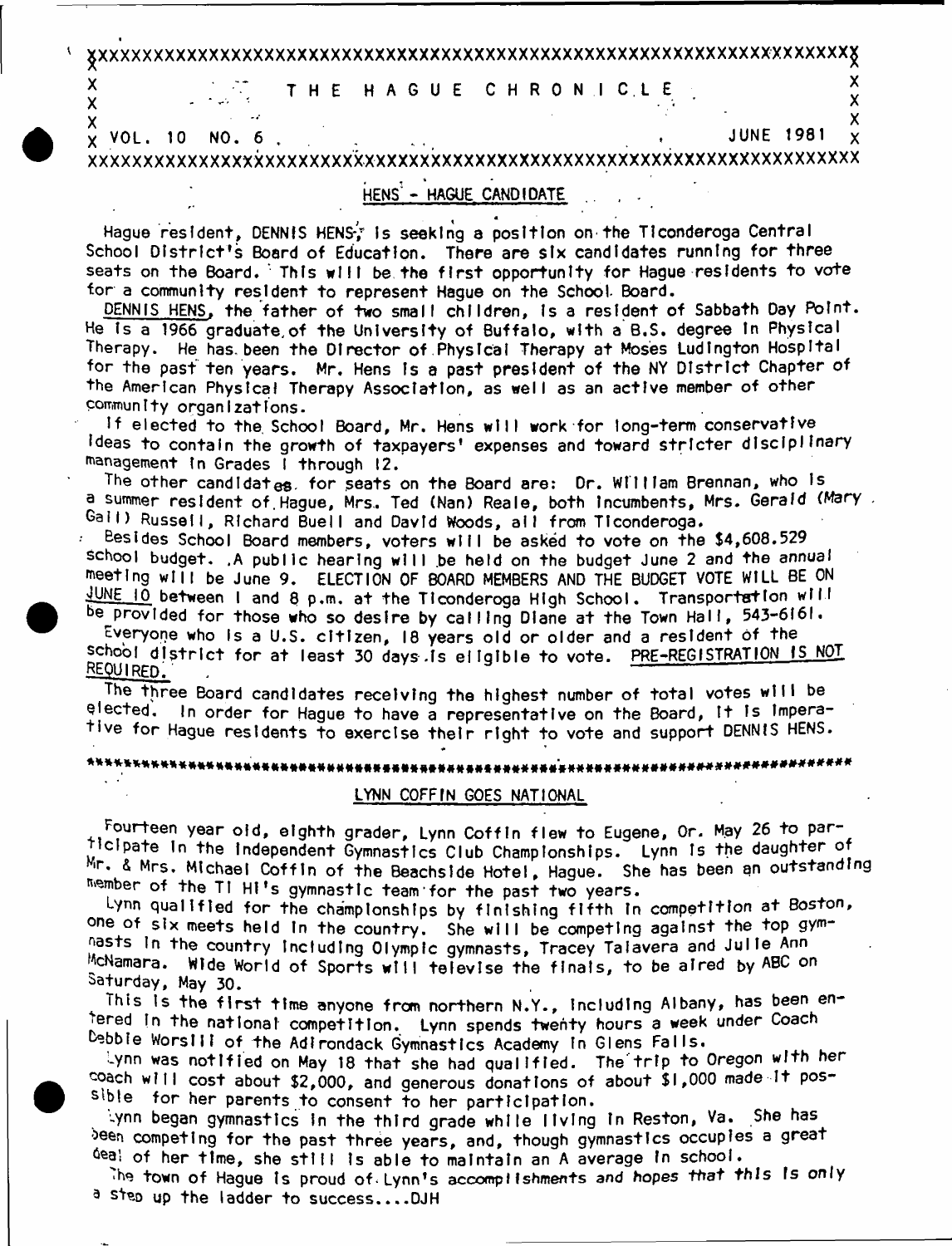#### SILVER BAY STORE REMODELED ACID SOLIDS?

\* J \*

Kathy and Sal Santaniello have assumed management of the Silver-Bay General Store. They will carry a complete line of groceries, news-. papers, magazines and gas. A delicatessen will be featured. Hours are  $7:30 - 7$  now and  $7:30 - 9$ during the summer.

# SILVER BAY SCHOOL REUNION

People in the Haque/Ticonderoga area who would iike to join in the reunlon/celebratlon of the Silver Bay Boys' School are invited to join the School Alumni for dinner on Tuesday, June 2, 1981 at 6 PM  $\cdot$ at Silver Bay Association. Please call 543-8833 for reservations. Buffet dinner  $cost_{\alpha}$ , \$7.00.  $\cdot$ 

| .<br>. .                         |                       |
|----------------------------------|-----------------------|
| Alumni expected and their class: |                       |
| William L. Bonyum                | 1930                  |
| Richard Brown.                   | 1926                  |
| Dwight H. Burr                   | 1930                  |
| Herbert V. Carman                | 1926                  |
| Richard S. Corwin                | 1924                  |
| Paul V. Crooks                   | 1933                  |
| Donaid M. Fay                    | 1923                  |
| Ernest F. Fullam                 | 1932                  |
| Walter French Fullam             | 1928                  |
| Coach Willis Gale                | $28 - 29 - 30$        |
| Carleton H. Gerdsen              | $1929 -$              |
| W. Barnum Gilbert                | 1927.                 |
| John B. Leuzarder                | 1930                  |
| Lathrop D. Marsland              | 1924                  |
| Gilbert L. Mather                | 1927                  |
| Philip C. Owens                  | 1930                  |
| George E. Pellissier, Sr.        | 1932                  |
| Arthur B. Sechrist               | 1929                  |
| John P. Seward                   | 1921                  |
| Arthur W. Speer                  | 1931                  |
| Randolph Stambaugh               | 1929                  |
| Sydney R. Swan                   | 1928                  |
| Richard L. Tobin                 | $\Delta \phi$<br>1925 |
| Frederick S. Todd                | 1926                  |
| John S. Wickham                  | 1926                  |
| Wynant T. Wilday                 | 1930                  |
|                                  |                       |

#### FISH AND GAME 50/50 CLUB WINNERS i *\* "

| <b>Mike Coffin</b> | \$25 |  |
|--------------------|------|--|
| Eddie May          | 15   |  |
| Art Steltz         | ١n   |  |
|                    |      |  |
|                    |      |  |

b

 $\rightarrow$ 

There Is more to Acid Rain than rain. From Science, Feb. 1981, by R i chard A. Kerr:

"Significant amounts of acid and other po11utants reach the ground WITHOUT the aid of precipitation but most of It goes unrecorded..." ' "Scientists are not happy with "the term 'acid rain'. It serves well In headlines and as a catch word for a growing international p o l l u t i o n p r o b l e m \* b u t 'a c i d r a i n ' neglects'a part of the acid that has left mountain lakes barren of fish and corrodes car finishes. Some of that acid and numerous tox- $\therefore$  ic chemicals are being deposited on lakes, streams, trees and fields without being washed out of

the air by rain or snow..." "In the Adlrondacks where the Integrated Lake Watershed Acidification Studies are being conducted, about one third of the sulfate deposition is dry..."

Monitoring Deposits:

"The proportion of dry and wet deposits depends on the distance from the source of polution and ... the wetness of the climate... "Measuring presents problems... lead, acid, arsenic and other pollutants do not always simply fall  $\rightarrow$  out of the sky like raindrops or motes of dust. IF THEY DID, RE-SEARCHERS COULD SIMPLY PUT OUT A BUCKET TO CATCH THEM.." (They form IIke dew & in other ways..MB) "The deposition- of-a particle may depend on whether the surface (used to catch and measure) is sticky, hard, wet, dry, rough, smooth, hot, cold or prickly with microscopic hairs.

"Natural surfaces can 'catch' pollutants that a bucket cannot." The prospects for directly measuring the dry deposits of acid are "Bleak. Absolutely bleak.", according to one scientist.

Bruce Hicks of Argonne Nat'l Lab. Is more optimistic about dry<br>deposition in general: "We can deposition in general: get there. We're only crawling, not walking, but we're crawling very well."...MB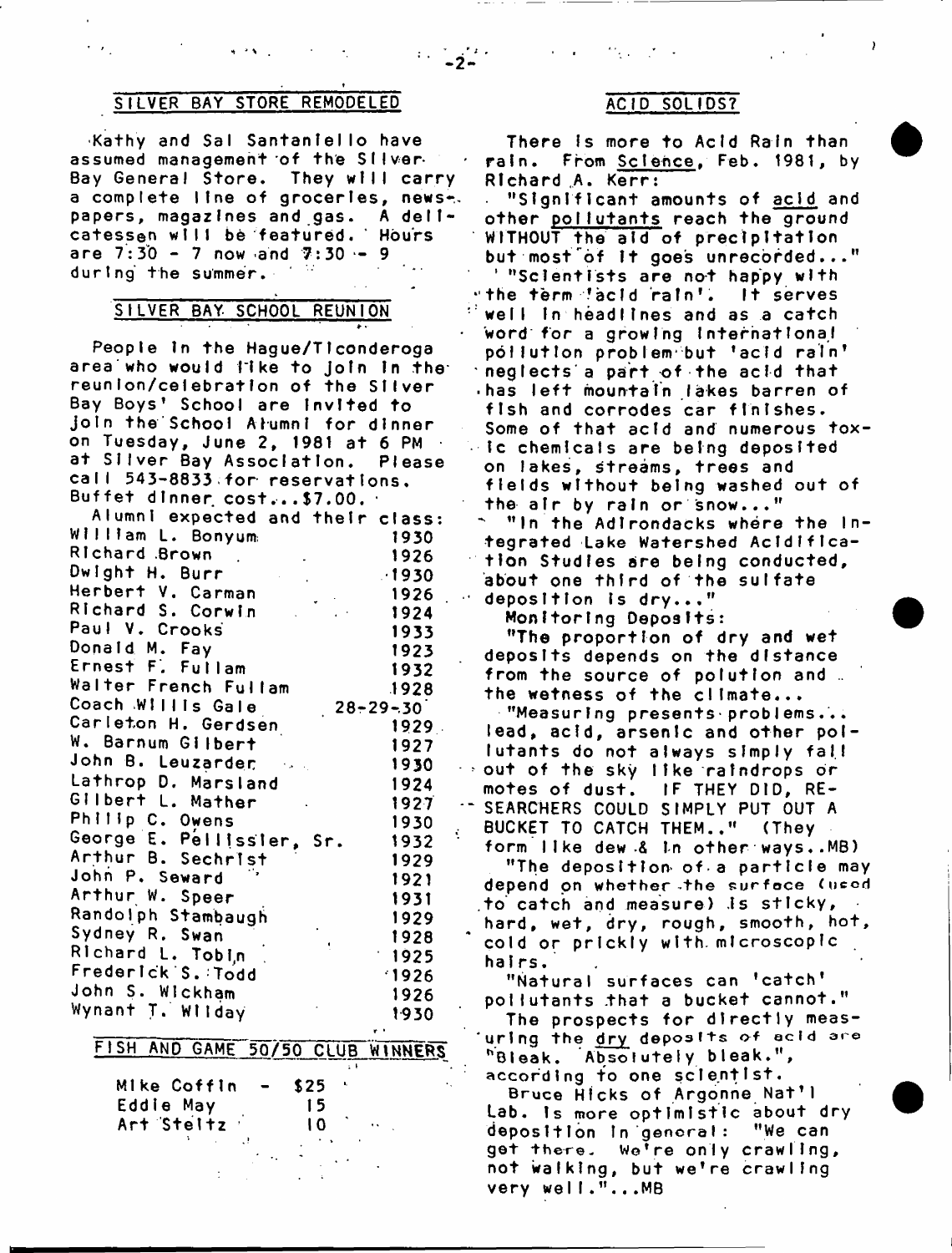### SCHOOL BOARD MEETING  $-5/19/81$

Dick Bolton, Hague Supervisor, made an appeal to the Board asking them to consider establishing a voting district in Hague. He was told 'that a requesf must be made at least 45 days prior to an election. Mr. Wayne Judge, the Board's attorney is researching the legal aspects of having two or more districts.

The Board approved Florence Smith of Hague as one of the Inspectors of election. Loren Drake was appointed chairman of the... Annual Meeting (June 9).

The Board approved a proposed budget for the 1981-82 school Year, authorizing expenditures  $\ln$  the amount of : \$4,608,529.00 and to accumulate a planned balance for July 1, 1982 of \$120,000. Scott Patchett' of Hague was

approved as a substitute teacher. A very fine presentation was made by the.Business Education Dept. With approximately 600 students in the high school, about 400 are in one or more business courses. It is the largest busihess program In Essex County.  $90\%$  of the students take Typing I at some time In-their high school careers. There is a very interesting printing course offered; this bress does printing for the school and community. A representative of the Lanier Co. demonstrated a  $*$ <sub>prd</sub> processor - a fascinating  $$^{12}$ ,000 machine!

Or. Verdone announced that the windows that have been removed are being sold every Friday from 9.to  $10$  a.m. at \$5.00 a sash.. DJH<sup> $+1$ </sup>:

## THIRD QUARTER HONOR ROLL

المعارض المنا ÷ The following students from Hague achieved Honor Roll status: Ist Honors: William Amick, Kathi Hudak, Karen Kowaisky, Rudolph Meola, Richard Strum, *w* T\^othy Strum .

2nd Honors: Beth Bolton, Lori Fish, Colleen Goetsch, Michael Menta. COMGRATULATIONS!

PROCEDURE FOR THE 1.5SUING OF INDIVIDUAL . HOUSEHOLD WASTEWATER SYSTEM PERMITS

 $\alpha$  , and  $\alpha$  , and

No facility used for the dis- $\mathcal{L}_{\rm{max}}$ charge of sewage, shall be constructed, altered, or extended and  $\mathcal{F}^{\mathcal{G}}(\mathcal{F})$  , where without an approved permities  $\mathbb{E}^{\mathcal{A}}$  is  $\mathbb{E}^{\mathcal{A}}$ sued by the town administrator.  $\frac{2\pi}{3}$ 

 $-3.51254 - 2.5$ 

 $\sim 10^{11}$  km  $^{-2}$  $\sim 10^{-10}$ 

- 2. The permit application with a fee of  $$5.00$  must be accoment panied by a sketch show ing the .location of the proposed system.  $\sim f^{-1}$  ,  $\sim$
- **3.** Prior to an on site inspection results of the percolation tests must be available, as well as soll test hole made to determlne water table and soil analysis.
- 4. A joint inspection will be made by a representative of N.Y.S. Dept. of Environmentai.Conservation and Town Administrator of the proposed site for the, Installation priorito granting  $\frac{1}{2}$  approval.  $\frac{1}{2}$  .  $\frac{1}{2}$  .  $\frac{1}{2}$  .  $\frac{1}{2}$  .  $\frac{1}{2}$

<« s

 $\sigma$  -  $\sigma_{\rm eff}$ 5. The completed system shall be Inspected by the Town  $AdmIn$  Istrator prior to backfilling. ... WILLIam Foster, Administrator

# SEVEN/SEVEN AT SEVEN

 $\mathbb{R}^n$  ,  $\sqrt{n}$  ,  $\mathbb{R}^n$  ,  $\sqrt{n}$ **Contractor** Just a. reminder to reserve this night for.A TOWN PUBLIC, INF0RMA.- . TI ONAL M E E T I N G t o b e .he I *4;* at the former school. Primary issue to be d iscussed is the future use of<br>the former school huilding. Resithe former school building. dents with other Issues for consideration may address the Board at  $this$  time,<sup> $i$ </sup> JULY 7 at 7:00 PM.

#### OUR APOLOGIES

Last month in our list of high school athletes we failed to mention Tim Strum and Richard Strum, both of whom are on the Golf team.

Mickey Rooney's advice to his son: when you're down, get up again.'

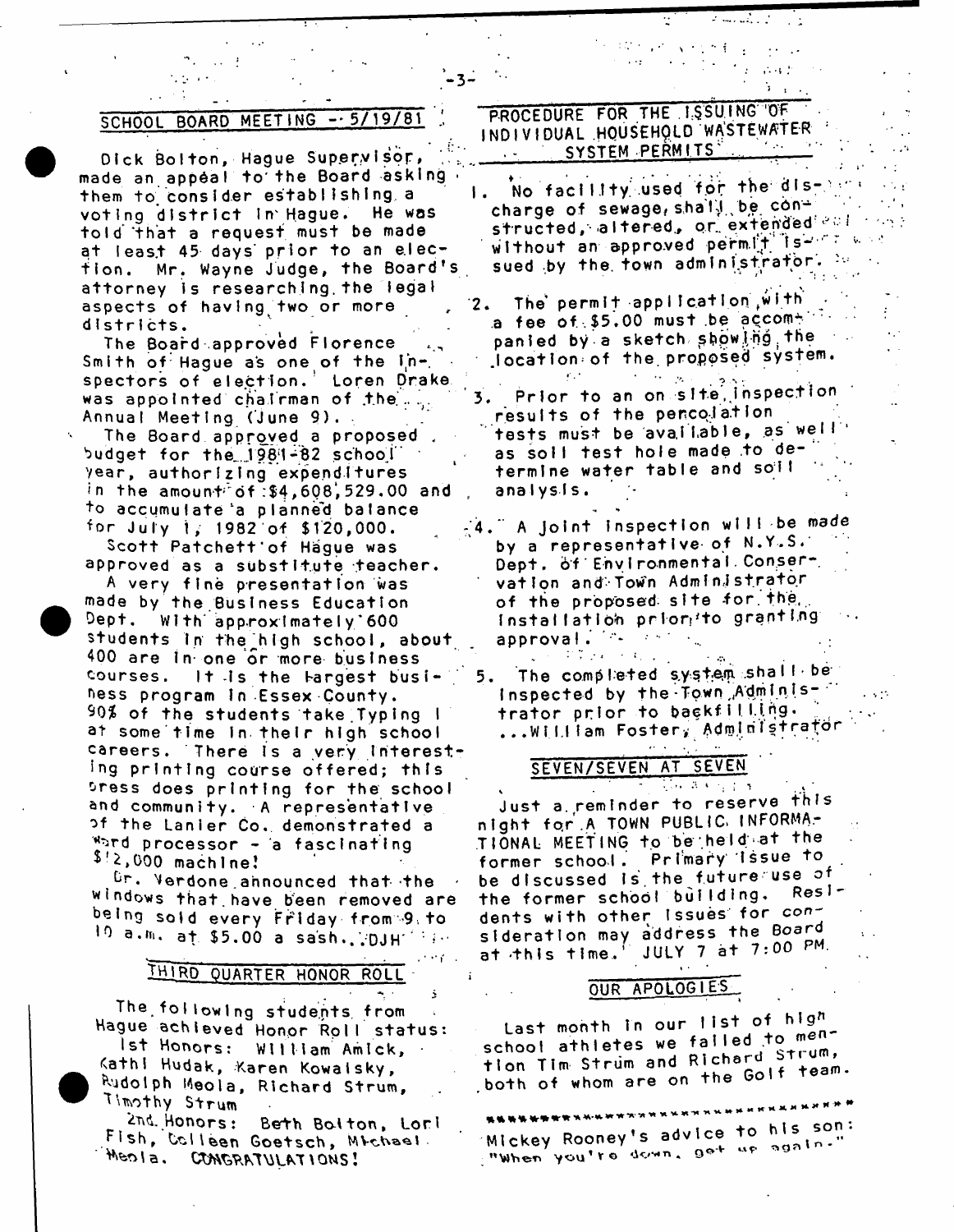#### WEATHER OR NOT  $-5/27/81$

-4-.

May has been a truly splendid month with ten straight days-of  $\mathbb{H}^{+}$ sunshine and  $6.4$  total inches of . rain. Air temperatures have averaged 64<sup>o</sup>F with the lowest of 22<sup>O</sup>F on May 8 at Graphite and the highest of  $82^{\circ}$ F on May 7 at the lake. Water temperature at the 18" level is now  $59-60^{\circ}$ F, up from last month of  $47^{\circ}$  F.

Now that the warm weather is upon us one thinks of the lake, but beware! A person's body temperature of 98.6<sup>o</sup>F will last about 15 minutes before total exhaustion sets In, If you are in healthy cond ition, less otherwise. Thus It would be wise to wear a life, vest at'all times, no matter how good a swimmer you are, especially in any type of tippy craft such as canoes and sailboats. The lake Is not yet patrolled.so you:are on your own. Wear a life vest - a Coast Guard approved - preferably one of closed cell foam for Insulation and durability.

Hope all you gardeners are pleased, as the season thus far has been quite generous. My corn, peas, lettuce, etc. etc. are all doing quite well, thanks to a plastic covering on the colder nights. Remember a daily watering In the early morning is best. Now If only those weeds would stop growing. Any Ideas? •

> Spring delights, Eloc Salguod

#### HAGUE AMBULANCE SCULT

Our highost proisos go to the Hague Ambulance-Squad for their unstinting devotion to their duty. They have answered three.very serious accident calls during May, plus many more calls of a less serious nature. Many thanks for all the time and care spent by all of you. We will hear more about  $\therefore$ this devoted group next month.

# **CAR ILLON GARDEN CLUB**

 $\sim 100$ 

At our May 20 meeting we were very, fortunate to have three ladles' from the Lake Placid Club speak to us about their volunteer work with flowers for the Olympics. After the meeting club members planted flowers at various sites in TI and at the Hague Town Park. We hope by the time we go to press the flower boxes on the attractive frames built around the trash barrels will be filled. Incidently, Elwln Monroe, our'park attendant was the expert builder! We have added attractive signs to the bulletin board in the park stating "Landscaped by the Carillon Garden Club. Please protect and enjoy"

We.are making plans for our first standard flower show to be held at the Hancock House on August 20. Remember this date!...DJH

#### HIGH SCHOOL GRADUATES

The following seniors from Hague will be graduating from Tlconderoga High School on June 20.

William Amlck, Stephen Bevins, Elizabeth Bolton, Bernadette Denno, Donna Denton, Martin Fitzgerald, Colleen Goetsch, Steve Jordon, Karen Kowalsky, Steven McCranels, Steven Ross, Bruce Sharpe, Michael Smith, Scott Spelman, Richard Strum.' ' :

The staff of The Chronicle and the town of Hague congratulates all our graduates.

មមានអេចមុខទេសជាខ្មែរ ដូចច

MAY - Warm, beautiful spring days lure people out of doors; a friendly chat In front of the Post Office Is punctuated by the slapping at mosquitoes and black files. Conversations are brief!

Braver souls such as those two 'groups of five canoes (sighted in mid-May) went out for a camping 'trip prior to the Insects, but before warmth. ENCON stocking the lake with trout...AC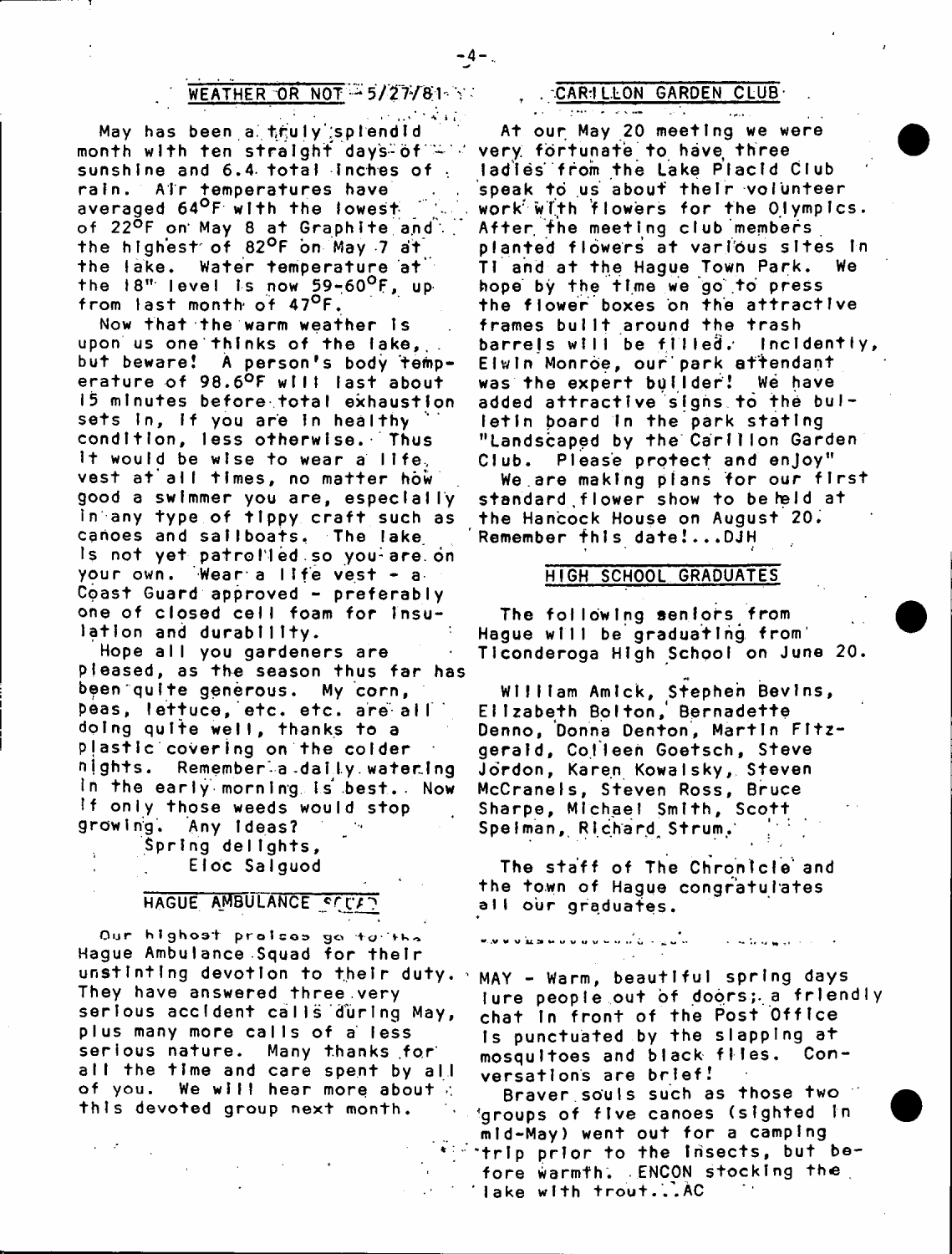#### TOWN OF HAGUE - ZONING ORDINANCE

 $\mathcal{L}_{\text{max}} = \mathcal{L}_{\text{max}}$ 

1.

In December 1977 the Town of Hague adopted Its Zoning Ordinance after numerous public hearings, and the Incorporation of certain suggested changes in the proposed ord inance. First 1

The purpose of the ordinance is ' *\*:f 0s* promote, t h e h e a I t h ; ~ s a f e t y , a n d general welfare of our community, and protect property values and aesthestics by restricting height and size of buildings, percentage' of lot coverage, the size of yards, and the Iocation-and use of bulldings, structures and land"  $+$ within the Town...

It is the further purpose and  $\gamma$ objective to Insure optimum overall conservation, protection, devetopm'ent and use of the scenic, aesthetic, recreational, historic and natural resources of the Adirondack Park.

It was thought to be more advisable by the Town Board to have local administration and control for the Implementation and enforcement of our Zoning \_ Ord Inance.

As Zoning and Planning Administrator for. the Town of Hague, appointed by the Town Board as enforcement officer, it is myduty to administer the zoning ordinance and to see fhat the policies of the Town Board as expressed In the Zoning regula $t$  lons are carried out as efficlently and effectively as possible...William D. Foster, Town Developmental Zoning Admin.

### CHANGE OF ADDRESS?

Please notify us.by the 15th of. the month prior to each change of address (summer or otherwise);' This with expedite delivery of The Chronicle to you and will be hetpful to us. A card or a telephone call to 543-6633 would be appreciated. D. Henry

金玉 医前度 医

#### WHAT'S IN A NAME:

From\*Tlconderoga Sentinel:  $(5 - 19 - 81)$   $\cdot$  "In the American vocabulary there are a wide variety of names which can immediately conjjire\*vivid moving Tmbges and emot i o n s . . . - V , " -•■\*  $^{\circ}$  When  $^{\circ}$  the U.S. Navy.chleftains  $^{\circ}$ sat down to decide upon a name for the first ship of a new fleet of avant garde nuclear guided missile cruisers, it was no accident that the name "Ticonderoga"' emerged' from the pack...

For generations of Americans the name has kindled a flery image of, bold Colonialists taking on the then-mighty British Army and,winning, The name Ticonderoga combines America!? flight for freedom with the Idea of taking on the best the world has to offer - and emerging victorious.

Rolling off the **tongue of Firs**t Lady Nancy Reagan last Saturday, the name never, sounded more author-Itative, nor more beautiful."  $"$ 

.(.She christened the, new cruiser In Pascagoula,  $M$ ississippi.)

#### $ZONING. BOARD OF APPEALS -  $5/21$$

 $\mathcal{L}_\text{c}$  , where  $\mathcal{L}_\text{c}$ 

*t r* Prior to the meeting, public hearings were held for three variance applications. Two were located,In Cape Cod Village, one at Indian Kettles,.

A variance was granted to Mr. Filare. His lot.had been surveyed and a building permit had been applied for. . Because of a misunderstanding, work was started on this project before the permit was issued. The variance was approved, with a fine. A variance was epprcvod for Mr. Hartleys variance request, Mr.' Hobart's application was tabled until ,he, has an opportunity to appear before the Board...JTH

\*\*\*\*\*\*\*\*\*\*\*\*\*\*\*\*\*\*\*\*\*\*\*\*\*\*\*\*\* "...Keep me from the fatal habit of thinking.i must say something on every subject on every occasion From "Prayers Along the Way"

-5-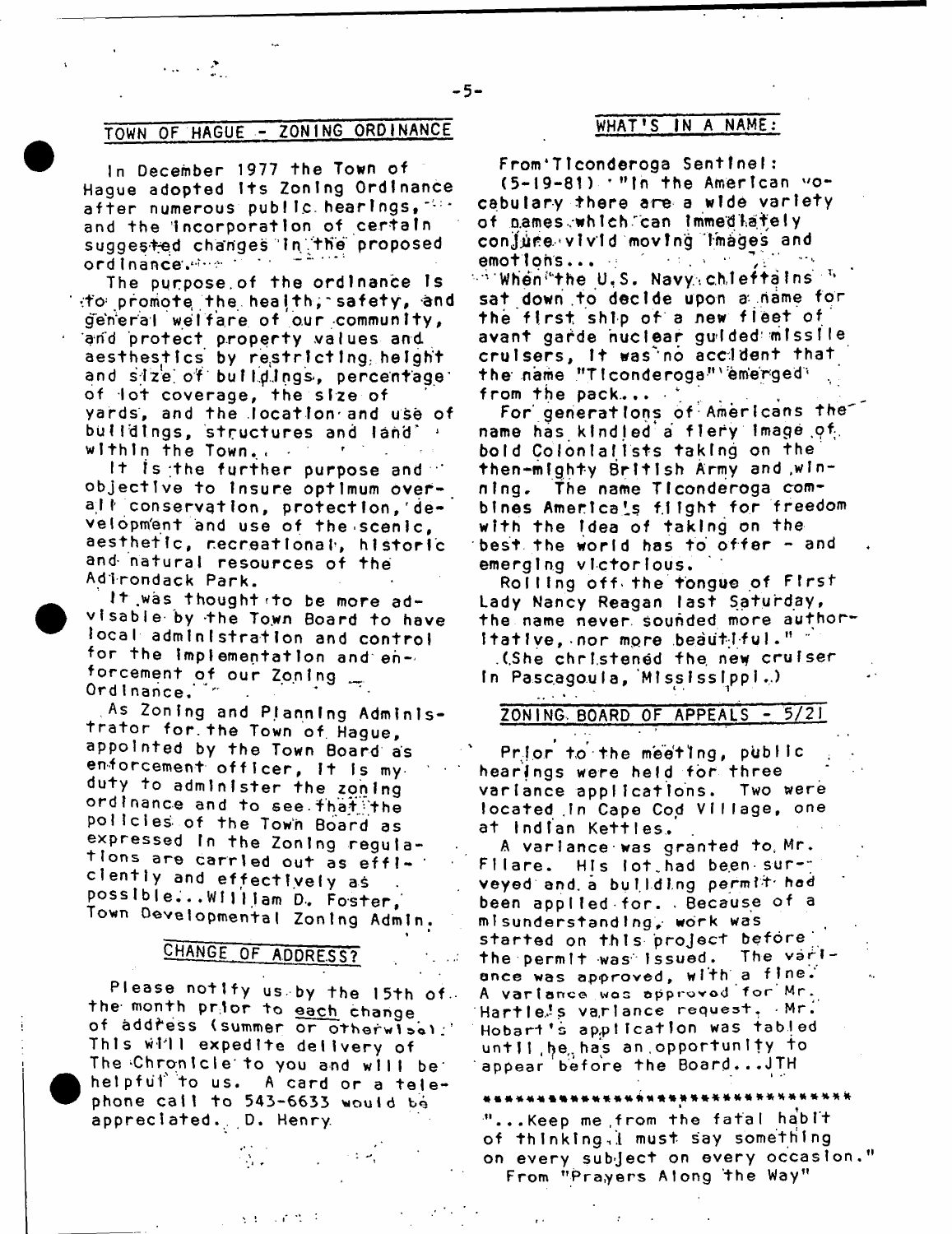#### HAGUE HISTORICAL SOCIETY

On May 20 Clifton West, with the ald of an opaque projector, displayed an outstanding collection  $\therefore$  of old Hague post cards to a  $\therefore$  '. gathering of members and friends.- One card proved beyond a doubt that there had been a post office in-Graphite at one time. One could see the official cancellation. Views of the old roads and original hotels were of Interest to all... That was the age of the.picture post card when young people who worked in the Sabbath Day Point . hotels would send cards to parents In Hague during the long summer. It was a pleasant evening in the Research Room of The Ti Middle School...MB

THE EMIGRE ORCHESTRA will be "In residence" at Silver Bay the *J* Irst week of August and will do some of Its concerts there, Perfor^m-Ing there, at TI and at Schroon Lake last season, the Emigre. Orchestra under Lazar Gosman won applause and affection. Several local people went to the April Carnegie Hall concert..BDeG

\* \* \* \* \* \* \* \* \* \* \* \* \* \* \* \* \* \* \*

#### A SAD COMMENTARY ON THE TIMES

A new summer resident arrived at his Sabbath Day Pt. home for the Memorial Day weekend only to f.ind someone had entered and " cleaned it out". Among articles m issing - a washing machine and other household furnishings. State troopers are Investigating.

#### SAILING, SAILING

The Northern Lake Goorge Yooht Club will be holding a series of handicap races on Sat. mornings this summer. 'Persons Interested In saling in these races may contact Bob Marshall for more Information.

#### ,SPECIAL SUMMER EVENT

Saturday, July 18 at Silver Bay: PHANTASMAGORIA, presented by Art and Ann Landry. Paintings on glass slides of the New World and the American Revolution and slides painted by Joseph Boggs Beale. These feature Philadelphia at the turn of the century and are noteworthy for authentic period detail. Other titles: The Perils of Drink;.The Civil.Wat; Lincoln; Bible Stories; Uncle Tom's Cabin.

Art Landry and his band were "head liners" during the 20's, 30's and 40's at the old Hippodrome, Palace and fine hotels. Who can forget, "Three O'Clock In the Morning"?  $-1$ t soid more than 20 million Victor records. Remember too "Sleepy Time Gal", "Five Foot Two","St. Louis Blues", "Some of These Days" - Sophie Tucker), each more than a million!

A small admission charge (\$2.00) will help raise money for a Hague Historical Society future exhibit room...BDeG

#### YES. WE CAN HELP YOU

In our May Issue we asked our readers to write to us if they had services to offer. We received the following responses:

BABY SITTING - CHILD CARE Julie and Jackle Perkins - exper $l$  enced  $-543 - 6108$ Beth Barton - Sabbath Day Pt. 5 4 3 - 6 0 5 7 (Has had child care *I* baby sitting course-6 yrs. exper.) Will look after child, cat, dog or horse - Lara Smit<u>h</u> 543-6446 (after June 25)

Will Do Anything! (a team) Jenny Larter and Kerry Hanchett 5 4 3 - 6 3 1 5 (sunnner) (Will also work singly)

Future services may be posted on the bulletin board at Town Hall.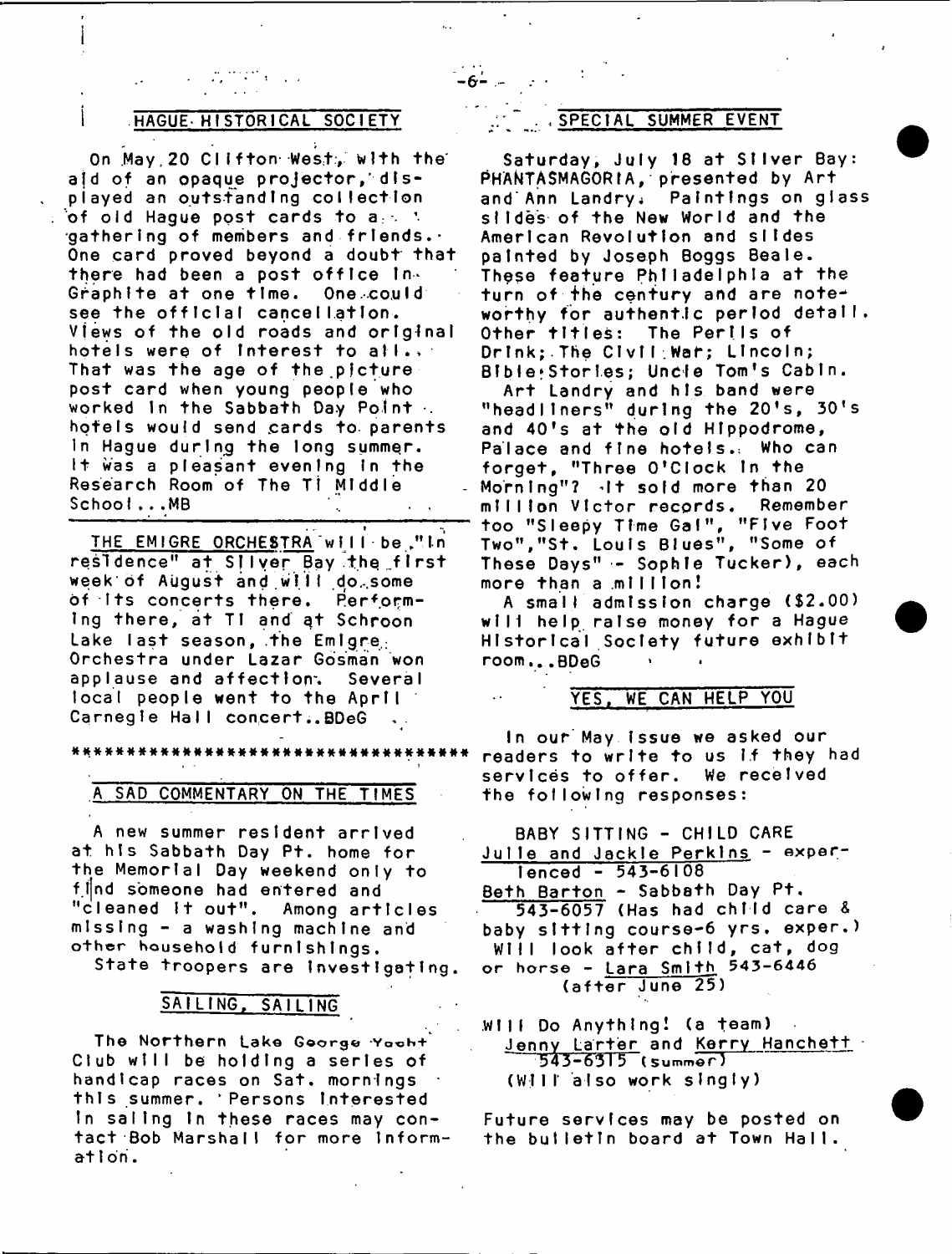#### SOUNDINGS'

Born  $-$  A boy, Andrew John, to' Rike and Bethany (Beadnell) McCarville of ~Cbfam,\L.I/,'*May\** 5. Grandparents, Mr & Mrs. Tom Beadnell of Hague and Mr. Andrew McCarville of Forest.<br>Bay. Bay, ■ ' - ■ '\* •

> - A boy, Matthew/ to Linda and Steven Towne on May 16.<sup>7</sup>

- Married Kathy Braisted, daughter of Mr. & Mrs. John Braisted, Silver Bay, to Sal Santanieilo, Silver Bay, on May 2.
- Died Mrs. John (Isabelle) Sill- .-iiaan of Sabbath Day Pt. and Pittstown, N.J. on March 8.
	- Fred Whitford, formerly of Silver Bay, on March 16.'

Graduated - SHERI DELARM, daughter of Mrs. W. Keith DeLarm, from Plymouth State, Plymouth, N.H. on May 16 with a degree in Interdisciplinary Realth/ Recreation.

Honored - PATRICK VISCARDI, son of Judge and Mrs, Dominick Viscardi, Ticonderoga and Hague, will be the valedictorian of the Ticonderoga High'School Class of 1981. He will attend Dartmouth in the fall.

i\* i

- JANA BRODERICK of Graphite and west Germany, is editor of her second grade newspaper. These were sold during May Fete, proceeds to handicapped. (Editing must run in the family. Grandma is editor of The Chronicle) (DH)
- JOHN AND SUE (MICHAEL) ROGERS will *(THIS COLUMN DEPENDS ON THE IN*be returning from Vienna, Austria in June. After a month in the States, they will go to Hong Kong to teach.

DR. HAROLD GELHAAR,. Sabbath Day Point, attended his 60th college reunion at the U. Of Pa.<br>in May. in May.<br>And the classic contract of

 $\mathcal{L}_{\mathcal{A}}$  , where  $\mathcal{L}_{\mathcal{A}}$  and  $\mathcal{L}_{\mathcal{A}}$ 

المعود الدار

- JENNIFER FITZGERALD was crowned May Queen at a ceremony at St. Mary's recently. She is the daughter Mr. & Mrs. Frank. Fitzgerald.'
- GERRY BOYD accepted an official letter of commendation from the Clinton-Northern Essex Red Cross Chapter to the Ticonderoga Composite Squadron Civil Air Patrol for. services .rendered to the public during the recent Ausable Forks disaster.
- $\mathfrak{g} \rightarrow \mathfrak{g}$  . CATHY MEOLA had the lead in the musical,;"The Pied Piper of Hamelin" presented at St. Mary's School on May 14. Cathy is the daughter of Mr. and Mrs. Rudolph Meola;
	- Shortly after his 93rd birthday (and surgery), DOC KARANGHI of Friends Point has left for Wyndham, NY to join his bridge and golf companions. Long live Doc!
- Graduated DRAKE DARRIN, son of Mr. & Mrs. David Darrin, from Dickinson College, Carlisle, Pa.

 $\sim 10$ 

- JENNIFER BELDEN, daughter of Mr... Mrs. Dan Belden, and KATHI HUDAK, daughter of Mr. & Mrs. Richard Hudak were members of the Ticonderoga Junior Prom ... Court. '
- THE POORE HOUSE, after going into' bankruptchy last fall, has now reopened under new management and new name - THE CRACKERS.

*FORMATION YOU SEND VS.)*